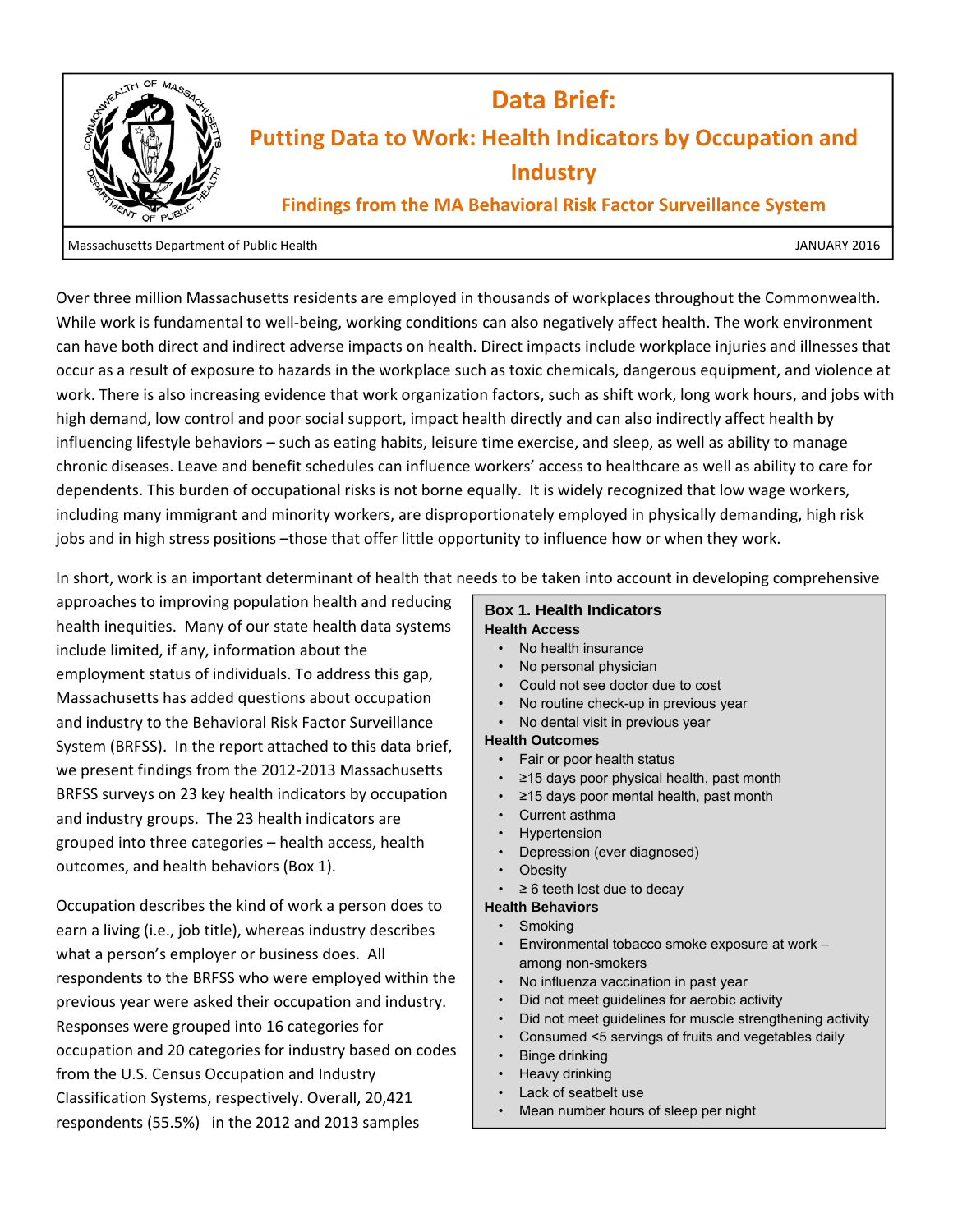reported having been employed within the last year. Of these, 17,311 (84.7%) were assigned an occupation code and included in the occupation analyses, and 17,955 (87.9%) were assigned an industry code and included in the industry analyses.

Below are examples of charts from the attached report for the health outcome indicator obesity. All respondents were asked to report their height and weight. Respondents' obesity status was categorized based on their Body Mass Index (BMI), which equals weight in kilograms divided by height in meters squared. All adults with a BMI greater than or equal to 30.0 were classified as being obese.



All workers = respondents with an occupation code; Insufficient data for Farming, Forestry & Fishing

Overall, 23.7% +/- 1% of all workers with an occupation code were classified as obese. The prevalence of obesity, however, was not equal across occupation groups. Workers in healthcare support, protective service, office & administrative support, installation, repair & maintenance, and transportation & material moving occupations were significantly more likely than all workers to be classified as obese (indicated by darker bars). Professional workers